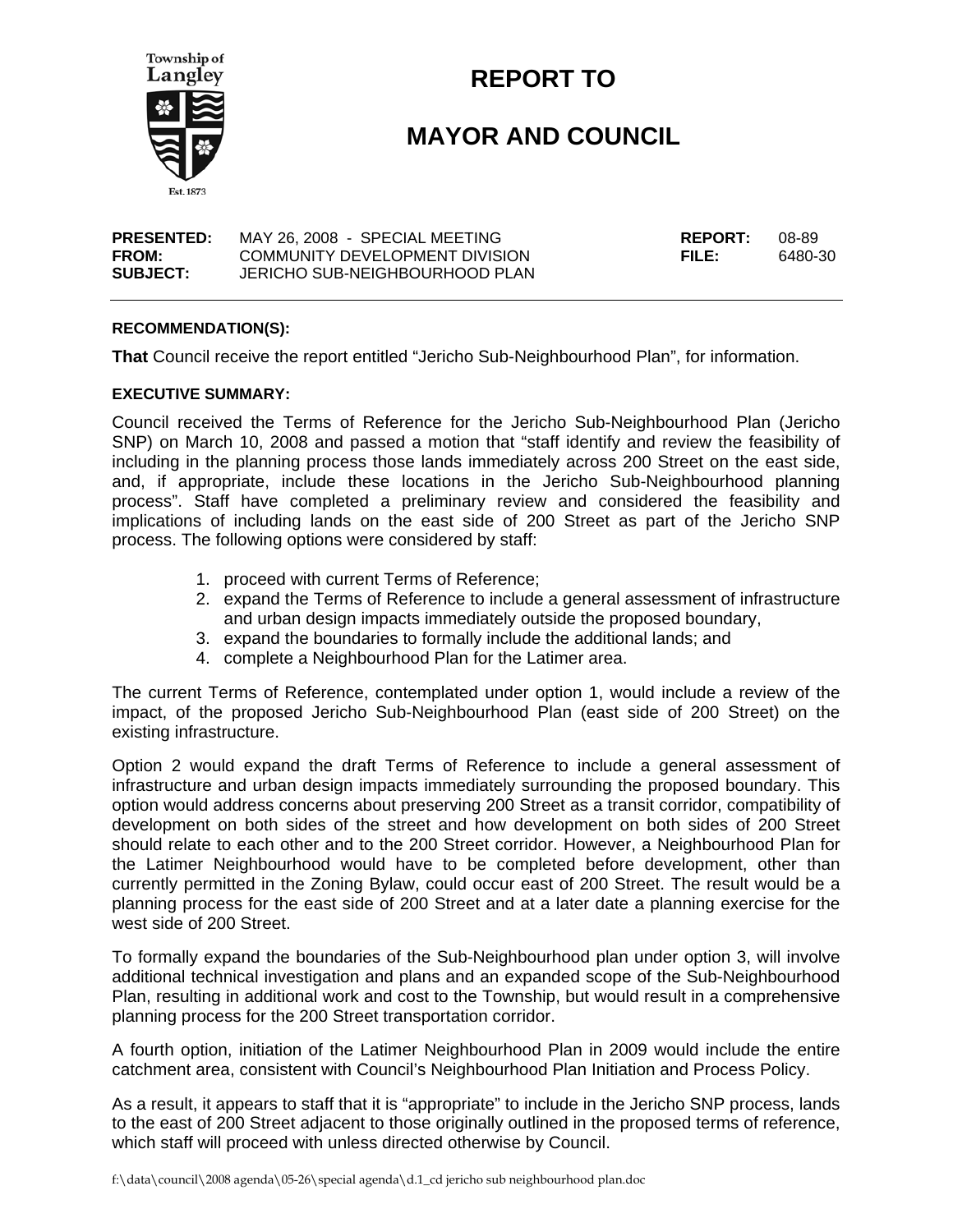JERICHO SUB-NEIGHBOURHOOD PLAN Page 2 . . .

#### **PURPOSE:**

This report provides options for Council consideration in response to a motion requesting staff to review the feasibility of including lands immediately across 200 Street in the Jericho Sub-Neighbourhood Plan process.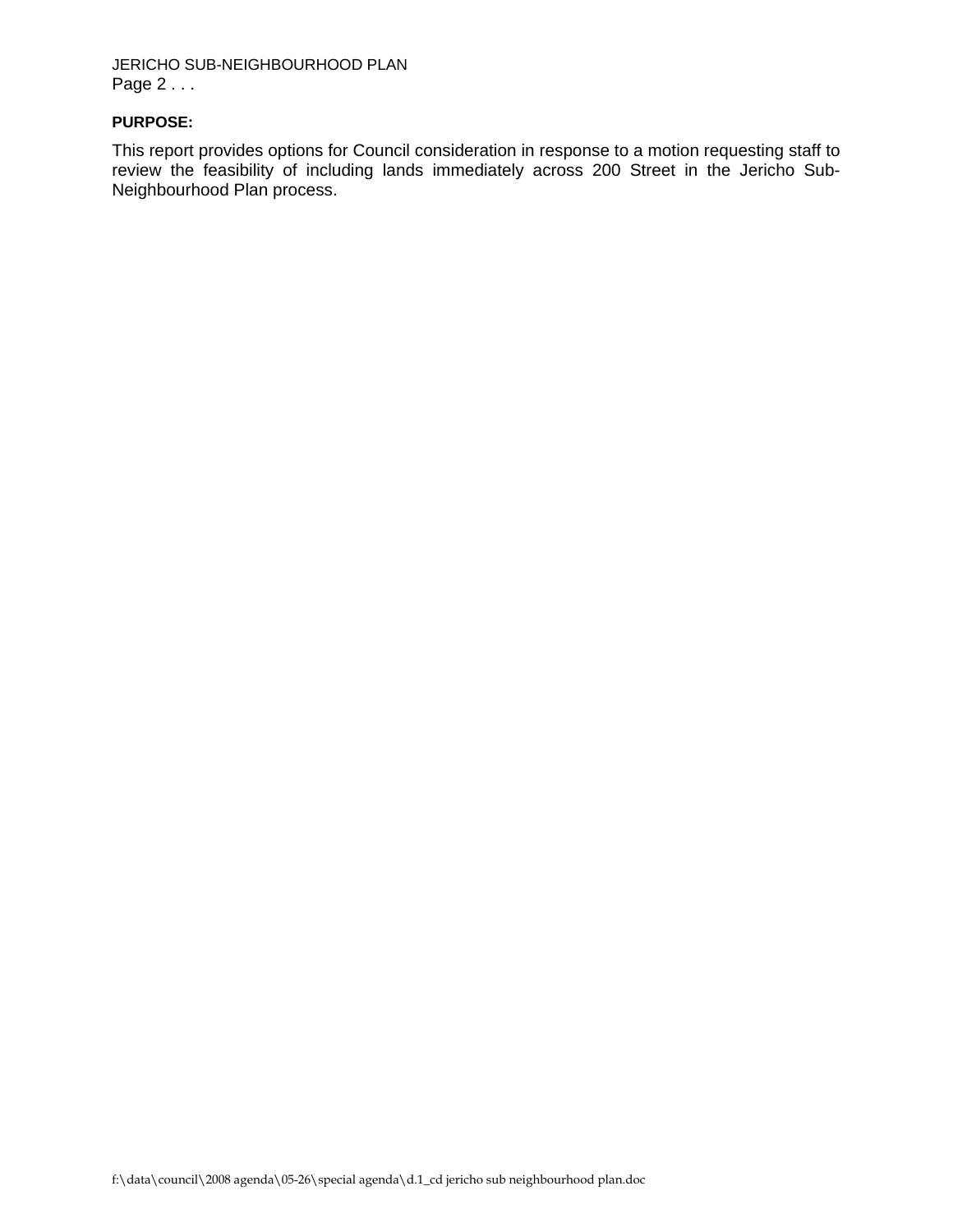## **BACKGROUND/HISTORY:**

On October 15, 2007, Council adopted an amendment to the Willoughby Community Plan and a revised Policy 07-221, Neighbourhood Plan Initiation and Process, to ensure that future Neighbourhood Plan boundaries follow storm drainage catchment or sub-catchment boundaries so stormwater detention facilities can be implemented properly and efficiently. Based on drainage catchment boundaries, future neighbourhood plan areas in Willoughby were adopted as shown in Attachment A. The revised Neighbourhood Plan Policy also introduced a Sub-Neighbourhood Plan (SNP), for provision for a smaller area that is based on a use that is beneficial to the community, such as institutional, business park or cultural uses that would have little or no impact on the community in terms of schools and parks.

Council received a report on March 10, 2008 with the Terms of Reference for the Jericho Sub-Neighbourhood Plan, a proposed comprehensively planned adult-oriented neighbourhood with a general focus on health care. Council also adopted a motion that "staff identify and review the feasibility of including in the planning process those lands immediately across 200 Street on the east side, and, if appropriate, include these locations in the Jericho Sub-Neighbourhood planning process". The areas east of 200 Street included the current Gibb's Nursery site as well as the Willoughby Community Park and the Langley Events Centre site.

## **DISCUSSION/ANALYSIS:**

Staff share the concerns raised by Council about 200 Street, which include:

- preserving 200 Street as a transit corridor;
- provision of appropriate crossings for pedestrians;
- future location of rapid bus stops;
- how future development will relate to the future function of 200 Street; and
- how to ensure compatible development on both sides of 200 Street

## **Recommendations/ Optional Alternatives**

Staff have discussed three potential options with the proponent to address these concerns. These are:

- 1. proceed with current Terms of Reference;
- 2. expand the Terms of Reference to include a general assessment of infrastructure and urban design impacts immediately outside the proposed boundary;
- 3. expand the boundaries to formally include the additional lands; and
- 4. complete a neighbourhood plan for the Latimer area

Staff have been reviewing the 200 Street corridor to develop a street cross-section design that would accommodate a rapid bus system, including bus stops, as well as vehicular, pedestrian and cyclist traffic in the future. These requirements will be built into the Jericho SNP, but the extent of this planning process will be determined by the Jericho SNP Boundary.

## Option 1

Proceeding with the current Terms of Reference, would not include the adjacent properties. The Terms of Reference require examination of the West Latimer Neighbourhood Plan Area with respect to transportation, natural drainage features, servicing issues, tree and watercourse protection, land ownership, land use compatibility, future land use and greenway continuity to ensure that a logical and comprehensive planning approach is followed in preparing the SNP. The West Latimer Neighbourhood Plan Area (see Attachment A) covers land north, south and west of the Jericho Sub-Neighbourhood Plan, but does not include the area east of 200 Street.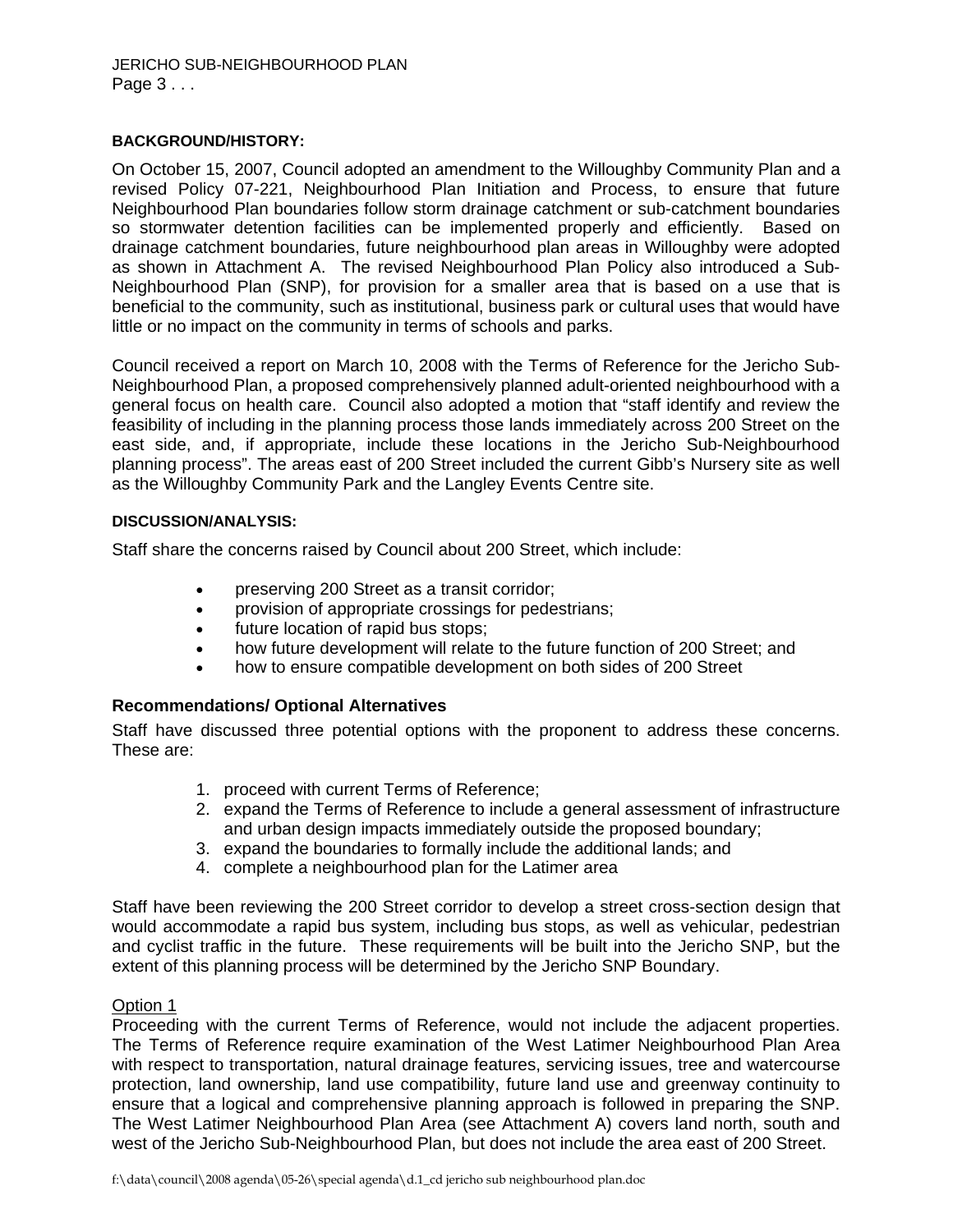## Option 2

Expanding the Terms of Reference to include a general assessment of infrastructure and urban design impacts immediately surrounding the proposed boundary would provide a context for planning the Jericho area within the larger 200 Street corridor, addressing concerns about preserving 200 Street as a transit corridor, how development should relate to 200 Street and compatibility of development on both sides of the street. This could be included in an expanded Terms of Reference.

A Neighbourhood Plan for the Latimer Neighbourhood would have to be completed before development, other than currently permitted in the Zoning Bylaw, could occur east of 200 Street. Public parks, playgrounds, public recreation facilities, open space/conservation areas and public utility structures and facilities are currently permitted under the Zoning Bylaw.

## Option 3

To formally expand the sub-neighbourhood plan boundaries, would involve additional technical investigation and plans and an expanded scope of the SNP in terms of policies and development permit guidelines. The Jericho project team has advised that work is well underway and an expanded scope of analysis, as proposed under this option, would create some delays potentially affecting their project. Staff would in any event want to minimize these delays. Additional work will have to be undertaken to incorporate land use, development and servicing policies for the additional lands on the east side of 200 Street that are fundamentally different from the proposed Jericho development; they are however, fundamentally parklands and green space. Development based on a health care delivery model, as the primary use contemplated for the Jericho lands on the west side of 200 Street, would require a policy framework and guidelines that are different from civic institutional and other uses. This additional work would result in increased costs, in the order of approximately 20%, to the Jericho SNP.

Under this option, consideration should also be given to including the Mountainview Alliance Church property. The church is proposing a regional administrative office on the property which cannot be considered by Council unless it is in a Neighbourhood Plan or a Sub-Neighbourhood Plan. The boundaries of an expanded SNP are shown in Attachment B.

Further, option three would assist in the resolution of critical intersection issues at 200 Street and 80 Avenue, and permit consideration of additional community amenities on the Township Lands.

## Option 4

An additional option is preparation of an East Latimer Neighborhood Plan. Staff have received a request with a petition to undertake preparation of a Neighbourhood Plan for East Latimer, which includes the Gibbs Nursery site, Willoughby Community Park and Mountainview Alliance Church, as well as other lands that are in the same servicing catchment area. In a July 23, 2007 Report to Council on Neighbourhood Planning in Willoughby, a proposed work program indicated that the Latimer Neighbourhood Plan would be initiated in 2010. Work on the Latimer NP could begin in 2009, if made a priority by Council.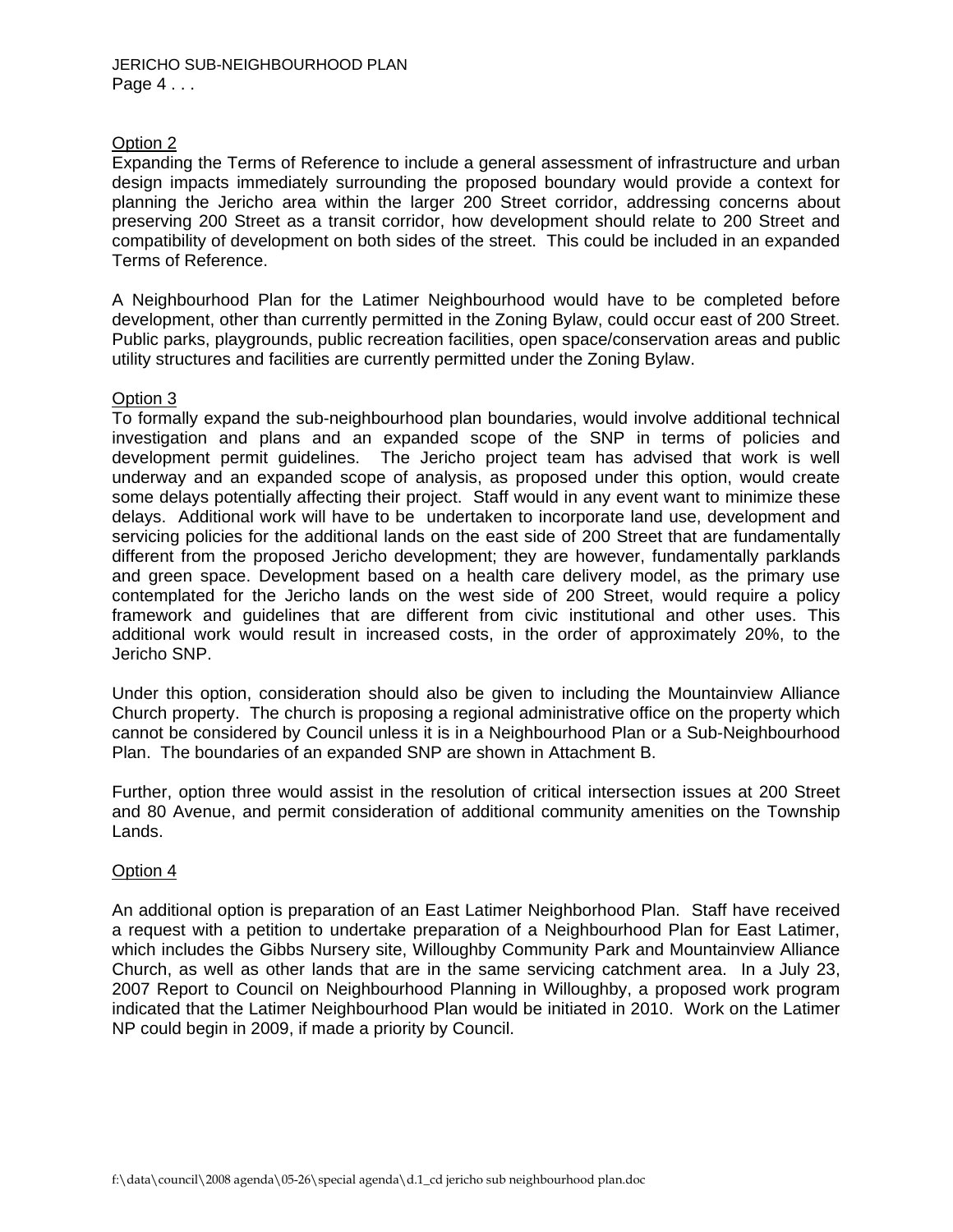JERICHO SUB-NEIGHBOURHOOD PLAN Page 5 . . .

In this option, both the East and West Latimer areas be included in one plan as it is important, therefore, that the 200 Street corridor be planned as a complete unit with a consistent vision that ensures that the uses, densities and design of buildings are complementary and sustainable, that 200 Street is designed to function as a transit corridor, that future development is appropriately designed to relate to 200 Street and that pedestrian and cyclist movements are integrated into the plan. This option is consistent with existing Council policy and would provide a plan that addresses all the concerns, but results in a delay of three (3) to five (5) years.

## **Cost and Resource Allocations**

Option 1 would involve no additional costs or resources.

Option 2 would involve no additional direct costs to the Township but would incur some additional staff time.

Option 3 incurs additional costs as well as some additional staff time. The Neighbourhood Plan Initiation and Process Policy requires that proponent(s) pay the Township \$1,000 per gross acre of land within the SNP area to offset staff administration costs. The proponents for the Jericho SNP have complied with this requirement. The owners of Gibbs Nursery and Mountainview Alliance Church would be responsible for paying the \$1,000 per acre SNP fee (about \$7,000 in total) to offset administration costs. The Neighbourhood Plan Initiation and Process Policy also requires that the full cost of a SNP be borne by the proponent(s). Expanding the boundaries and scope of the plan would incur additional costs that either the owners of the added sites or the Township would be responsible for and ultimately the Township may have to absorb these costs.

Option 4 would involve significant cost and staff resources, but these will be required in the near future anyway.

Respectfully submitted,

Paul Crawford MANAGER, LONG RANGE PLANNING for COMMUNITY DEVELOPMENT DIVISION

| <b>ATTACHMENT A</b> | Neighbourhood Plan Areas in Willoughby    |
|---------------------|-------------------------------------------|
| <b>ATTACHMENT B</b> | Jericho Sub-Neighbourhood Plan Boundaries |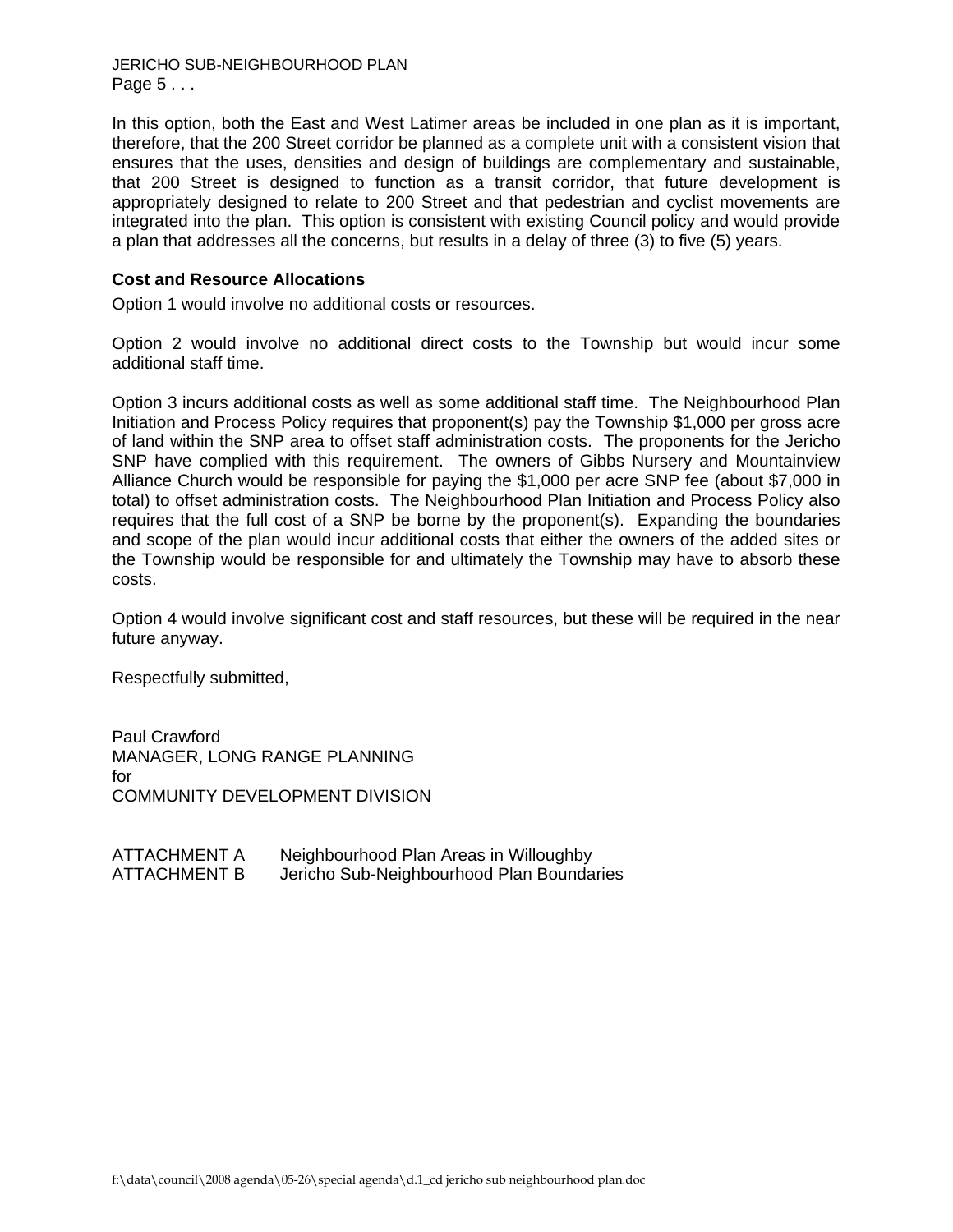## ATTACHMENT A



## **Neighbourhood Plan Areas in Willoughby**